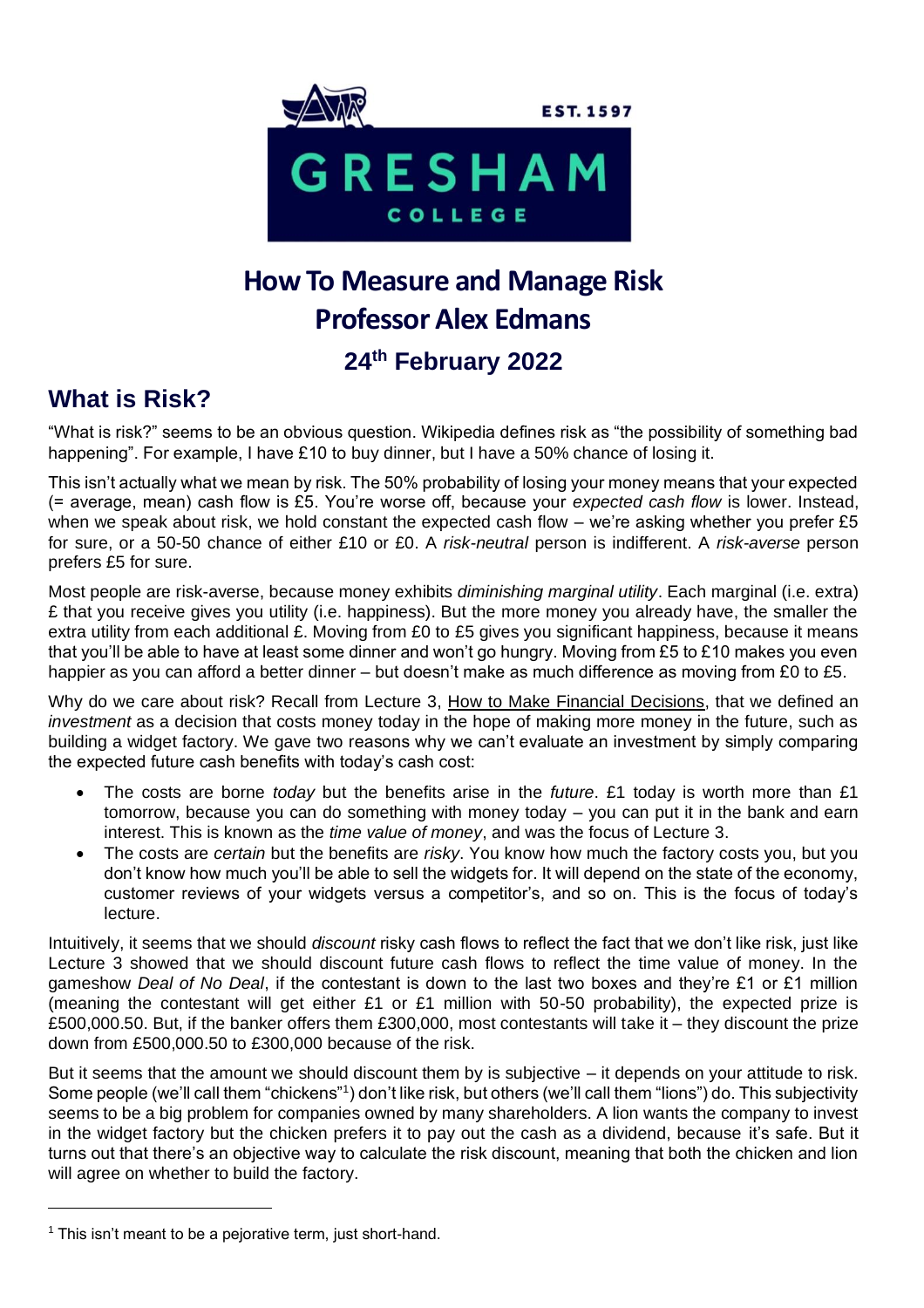

## **How Do We Measure Risk?**

To calculate how much the risk discount should be, we first need to measure risk. The common measure is the *standard deviation* (denoted σ), which captures how "spread out" a distribution is. (A *distribution* gives the range of possible outcomes, e.g. possible cash flows for a widget factory).

The following chart shows three distributions all with an *expected value* or *mean* of 50, but different standard deviations:

- The blue curve, with the highest peak, has the smallest standard deviation it's very likely that the actual cash flow will be close to 50.
- The green curve, with the lowest peak, has the largest standard deviation there's a reasonable chance that the actual cash flow will be below 25 or above 75.



However, it turns out that standard deviation is actually the *wrong* measure of risk. To see why, consider the following two companies, Izy's Ice Cream and Carola's Coffee, where their cash flows depend on the *state*  of the world – whether the weather is Sun or Rain:

|                 | Sun | Rain | Mean | Standard Deviation |
|-----------------|-----|------|------|--------------------|
| Izy's Ice Cream | 14  | 6    | 1 N  | 5.7                |
| Carola's Coffee |     | 9    |      |                    |

Which would you prefer? Izy's Ice Cream offers a higher mean, but comes with a higher standard deviation. It seems that your choice of company depends on your preferences for risk vs. return. A lion might prefer Izy's Ice Cream due to its higher mean, but a chicken might opt for Carola's Coffee due to its lower standard deviation. Carola's Coffee is immune to weather conditions, but Izy's Ice Cream is highly sensitive to it.

This argument turns out to be wrong, because standard deviation isn't the relevant measure of risk. Let's introduce a third company, Ursula's Umbrellas, which is *negatively correlated* with Izy's Ice Cream – it does well in Rain (when Izy does badly) and badly in Sun (when Izy does well).

|                    | Sun | Rain | Mean | <b>Standard Deviation</b> |
|--------------------|-----|------|------|---------------------------|
| Izy's Ice Cream    | 14  | 6    | 10   | 5.7                       |
| Carola's Coffee    |     | 9    | 9    |                           |
| Ursula's Umbrellas |     | 12   | 10   | 2 R                       |

If the investor buys 1/3 of Izy and 2/3 of Ursula, his portfolio gives him 10 in each state, with no risk:

|  |  |  | Rain | Mean | Standard Deviation |
|--|--|--|------|------|--------------------|
|--|--|--|------|------|--------------------|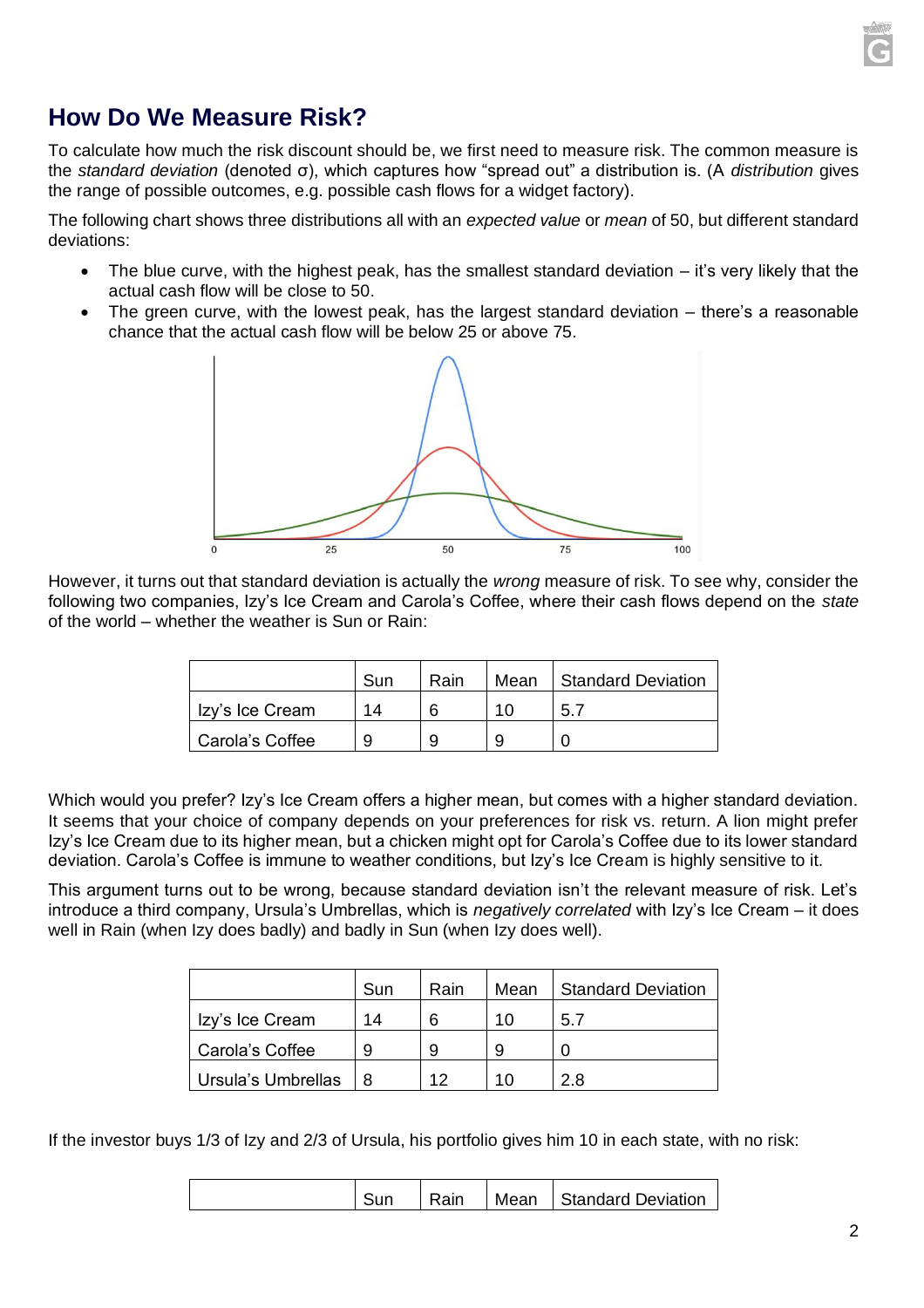| 1/3 of Izy and 2/3 of $\vert$ 10 | 10 |  |
|----------------------------------|----|--|
| Ursula                           |    |  |

1/3 of Izy and 2/3 of Ursula is unambiguously better than Carola's Coffee. It provides a higher return in each state. Thus, no-one holds Carola's Coffee, no matter how risk-averse they are. Even though Carola has a standard deviation of zero, and Izy and Ursula both have positive standard deviations, both the chicken and lion prefer Izy and Ursula to Carola. The "trick" is that investors don't have to hold just one stock, they can hold *portfolios* of stocks. By holding both Izy and Ursula, investors can *diversify* away the exposure of each individual stock to the weather, because weather affects Izy and Ursula in different directions. So, standard deviation is not the relevant measure of risk, because investors may be able to diversify away some of a company's standard deviation.

But diversification has its limits. While investors can diversify away some risk, they usually can't diversify away all risk. Now assume that the two relevant states are economic conditions (Boom and Bust), rather than weather conditions (Sun and Rain):

|                                           | <b>Boom</b> | <b>Bust</b> | Mean | <b>Standard Deviation</b> |
|-------------------------------------------|-------------|-------------|------|---------------------------|
| Izy's Ice Cream                           | 14          | 6           | 10   | 5.7                       |
| Carola's Coffee                           | 13          |             | 9    | 4.2                       |
| Ursula's Umbrellas                        | 12          | 8           | 10   | 2.8                       |
| 1/3 of Izy and $2/3$ of $\vert$<br>Ursula | 7.3         | 12.7        | 10   | 3.8                       |

By moving from holding only Izy to holding 1/3 of Izy and 2/3 of Ursula, the investor reduces his standard deviation from 5.7 to 3.8. (Indeed, if he moves towards holding Ursula only, he reduces his standard deviation even further to 2.8). But, he can't get his risk down to zero. This is because, unlike weather conditions, which affect Izy and Ursula in different directions and thus are diversifiable, economic conditions affect them in the same direction and so are not diversifiable. Both Izy and Ursula do badly in a Bust. Thus, moving from Izy to Ursula doesn't completely reduce the investor's vulnerability to economic conditions.

This means that there are two types of risk:

- *Idiosyncratic / unique* risk is specific to one particular company and not shared by all other companies. For Izy's Ice Cream, this is the risk of rain. For a football club, an example is the risk your star player gets injured. For a drug company, an example is the risk that you suffer a product recall.
	- o Idiosyncratic risk is *diversifiable*. Since it's not shared by other stocks, you can reduce its effect by diversifying your portfolio and holding other stocks.
- *Systematic / market* risk is shared by the rest of the market. For Izy's Ice Cream, this is the risk of an economic downturn. A downturn also hurts the football club and drug company.
	- o Systematic risk is *non-diversifiable*. Since it's shared by other stocks, you can't entirely eliminate its effect by diversifying your portfolio, because other stocks share this risk too. They all suffer in an economic downturn.

Even if a risk is diversifiable, it's important to stress that you're still affected by it. Consider a drug company that pays a single cash flow of £10 next year, but there's a 50% chance the cash flow is £0. Even if the risk is fully diversifiable, the expected cash flow falls to £5. All diversifiability affects is whether we need to discount the value of the drug company even further, for the fact that it doesn't give you £5 for certain, but a 50-50 chance of £10 or £0.

• If the risk of getting £0 is idiosyncratic, because it arises from a product recall unrelated to the rest of the market, we don't need to apply an additional discount. Even if the product gets recalled and the drug company is worth £0, you'll still be able to buy dinner as none of your other stocks are affected. Thus, you don't really mind that the stock is worth £10 or £0 rather than £5 for certain.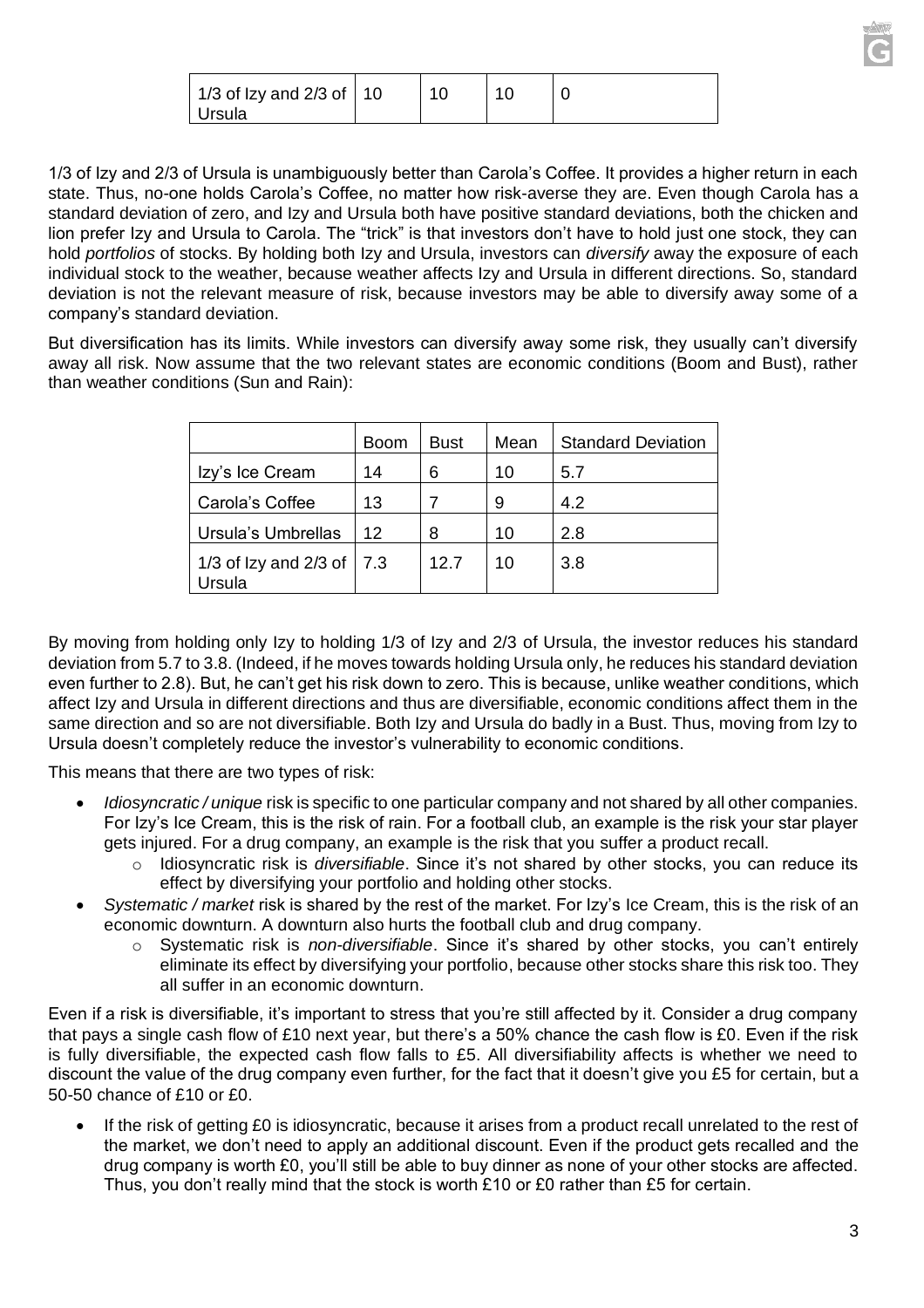• If the risk of getting £0 is systematic, because it arises from an economic downturn, we do need to apply an additional discount. When the company is worth £0, all your other companies are worth less also because they suffer from the recession, so you might not be able to afford dinner. Thus, you do mind that the stock is worth £10 or £0 rather than £5 for certain – because the times in which the stock pays £0 are bad times when the rest of your portfolio is doing badly. The stock provides negative insurance, and so you do need to apply a risk discount. So even though the expected cash flow is £5, it might only be worth £4 to you.

## **How Do We Measure Systematic Risk?**

So we've seen that the risk discount should be applied only to *systematic risk* – the non-diversifiable portion of risk, rather than the *total risk* σ. But how do we measure systematic risk?

Systematic risk is the risk that's shared with, i.e. *correlated* with, the rest of the market. The *correlation coefficient* measures the correlation between two stocks (or one stock and one portfolio such as the overall market). It's denoted ρ (the Greek letter "rho") and ranges from -1 to +1:

- ρ = +1 is *perfect positive correlation*, where the stocks move in lockstep.
- ρ = -1 is *perfect negative correlation*, where the stocks move in opposite directions like Izy and Ursula when weather was the only source of uncertainty.
- ρ = 0 is *zero correlation*, where the stock returns bear no relation to each other.

The following graphs illustrate the relationship between the returns of two stocks for different levels of correlation:



The *correlation coefficient* is standardised to always be between -1 and 1. It only takes into account the correlation *between* two stocks; it ignores these stocks' actual level of risk. ρ = 1 means that, when stock 1 rises, stock 2 rises as well, but doesn't say anything about how much stocks 1 and 2 will typically rise by.

The *covariance* takes into account the stocks' actual level of risk (given by their standard deviation) and thus isn't constrained to lie between -1 and +1. The covariance between stock 1 and the market *m* is given by:

$$
\sigma_{1m} = \rho_{1m}\sigma_1\sigma_m
$$

i.e. the correlation coefficient multiplied by the individual standard deviations.

We can finally show how to measure stock 1's systematic risk. You take the covariance between stock 1 and the market, and divide it by the variance of the market (the square of its standard deviation):

$$
\beta_1 = \frac{\sigma_{1m}}{\sigma_m^2} = \frac{Cov(r_1, r_m)}{Var(r_m)}
$$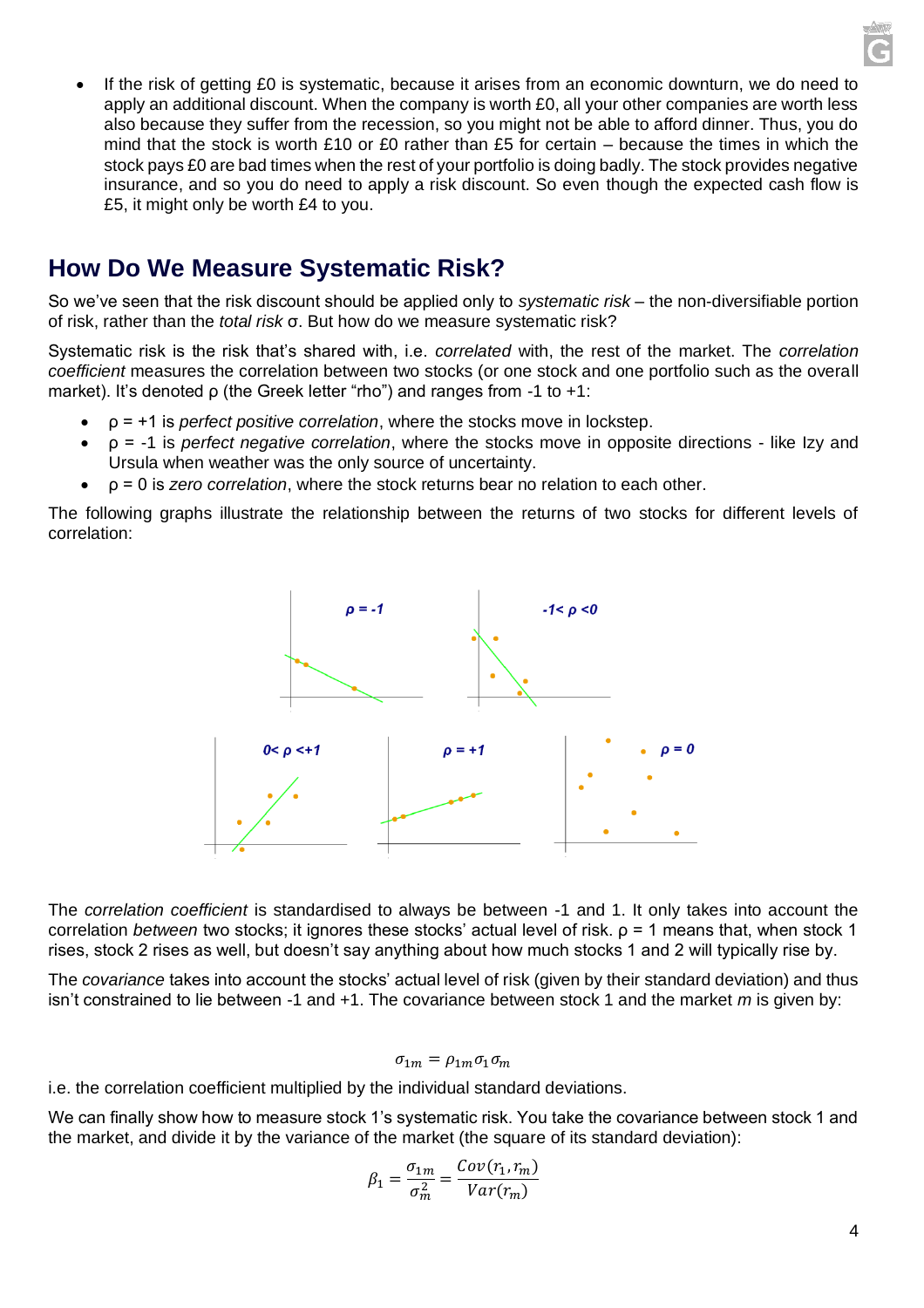

### **What Does Beta Mean?**

Systematic risk is denoted *β*, a stock's *beta*, and is one of the most famous variables in finance. Mathematically, it's the covariance divided by the variance. But let's step back from the maths and see what it actually means. If you plot a graph of the return on stock 1 versus the return on the market, beta is the slope of the *best-fit line*, otherwise known as the *regression coefficient.* It measures how much, on average, stock 1 rises by when the market rises by 1%. In the diagram below, the slope of the best-fit line is 1.21. This means that, on average, when the market goes up by 1%, the return on stock 1 goes up by 1.21%.



While this seems a bit like the correlation coefficient ρ (which we also illustrated by plotting graphs of the returns of two stocks), it's distinct:

- ρ measures how close the dots are to the best fit line; the closer they are to -1 or +1, the better the fit.
- $β$  measures how steep the best-fit line is (its slope), and is not bounded between -1 and +1. The following chart shows how the slope of the best-fit line varies with β:



What determines beta? One factor is *business risk*, the cyclicality of the company's business – i.e. how sensitive the company's business is to movements in the market. For example:

- If β > 1, the stock increases more than 1% when the market increases by 1%. Examples are *luxury goods* such as jewellery. Only in good times will people buy them.
- If  $\beta$  = 1, the stock has the same systematic risk as the market it increases by 1% when the market increases by 1%.
- If 0 < β < 1, the stock increases less than 1% when the market increases 1%. Examples are *consumer goods* such as most food items. In good times, you can buy more food, but there's a limit to how much extra food you can eat.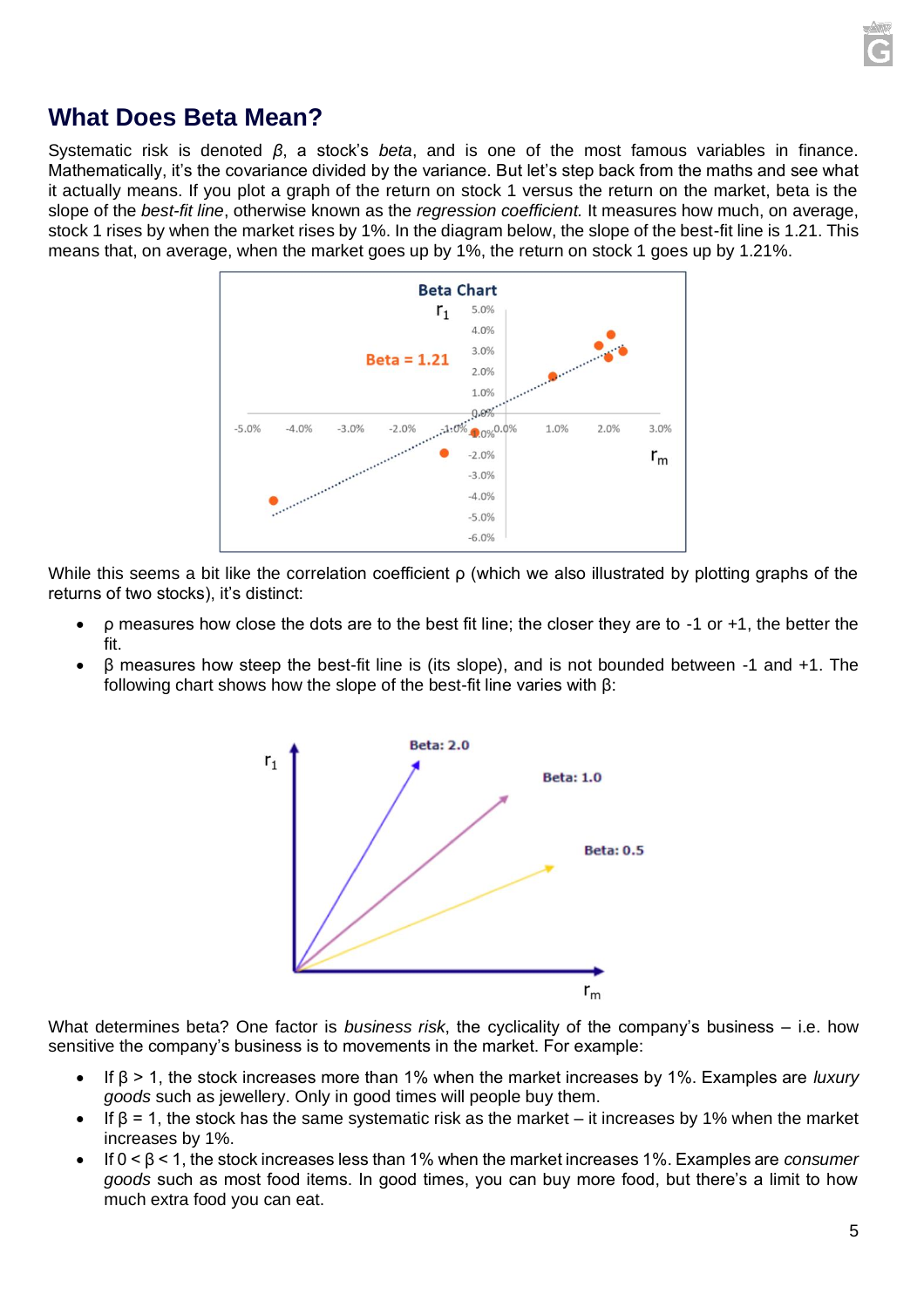

- If  $\beta$  = 0, the stock is uncorrelated with the market.
- If  $β < 0$ : the stock decreases when the market increases. An example is an insolvency company that helps restructure businesses when they go bankrupt.

The second factor is *financial risk*, how much debt the company has. We'll consider this in Lecture 6, How to Finance a Company.

### **The Relationship Between Risk and Return**

Let's take stock (sorry) of where we've got to so far.

- Investors are typically risk-averse, so they'll discount cash flows that are risky.
- But they won't discount the entire amount of a company's risk. Idiosyncratic risk is diversifiable, and so shouldn't lead to a risk discount. Only non-diversifiable risk should.
- Non-diversifiable risk is measured by beta how much a stock's return rises when the market rises by 1%.
- So the risk discount of a stock depends on its beta.

There's one final step – to show *how much* the risk discount of a stock depends on it's beta. It's given by the following equation:

$$
r_1 = r_f + \beta_1 (r_m - r_f)
$$

where *r<sup>f</sup>* is the risk-free rate. *r<sup>1</sup>* is known as the *cost of equity*, or discount rate for a stock. This equation is the Nobel Prize-winning *Capital Asset Pricing Model (CAPM)*. It shows how much extra return a stock should offer to compensate for its risk.

Cast your mind back to Lecture 3 (How to Make Financial Decisions), where we assumed away risk and considered only certain cash flows. Back then, we discounted all cash flows by the risk-free rate. For example, the present value of £*C* in year 1 is £*C*  $\times \frac{1}{\sqrt{1}}$  $\frac{1}{1+r_f}$  today. However, if the cash flows from stock 1 are risky, we discount them not by the risk-free rate  $r_f$ , but by the cost of equity  $r_f$  (=  $r_f + \beta(r_m - r_f)$ ). This is higher than *r<sup>f</sup>* due to two factors:

- *β1*, the *amount of risk* of stock 1.
- *r<sup>m</sup> – rf*, the *price of risk*. This shows how much extra return a stock needs to offer to compensate for its systematic risk. This extra return is given by the *market risk premium*, the excess return the market offers over and above the risk-free rate.
	- $\circ$  Recall that a stock with  $\beta$  = 1 is as risky as the market. Thus, it should offer the same excess return as the market. The greater the systematic risk, the greater the extra return the stock should offer, which is why these two terms are multiplied.

#### **An Example**

Vodafone is considering a project that pays a single cash flow next year, which is either £10 or 0 with 50-50 probability. The project has the same systematic risk as Vodafone. Vodafone's beta is 0.88, the market risk premium is 3.93%, and the risk-free rate is 0.897%. What is the present value of the project?

Using the CAPM, we have  $r_1 = r_f + \beta(r_m - r_f) = 0.897\% + 0.88 \times 3.93\% = 4.36\%.$ 

The expected cash flow is £5, and so the present value of the project is  $5/1.0436 = \text{\pounds}4.79$ .

Thus, if the cost of the project is less than £4.79, the *Net Present Value* is positive and you should take the project.

Note that if the risk were idiosyncratic ( $β = 0$ ), we would discount by the risk-free rate, and so the present value would be 5/1.0087 = £4.96. It's less than £5 due to the *time value of money*. Thus, with β = 0.88, the project is worth only £4.79 rather than £5 for two reasons:

The £5 is received in the future, reducing its present value to £4.96.